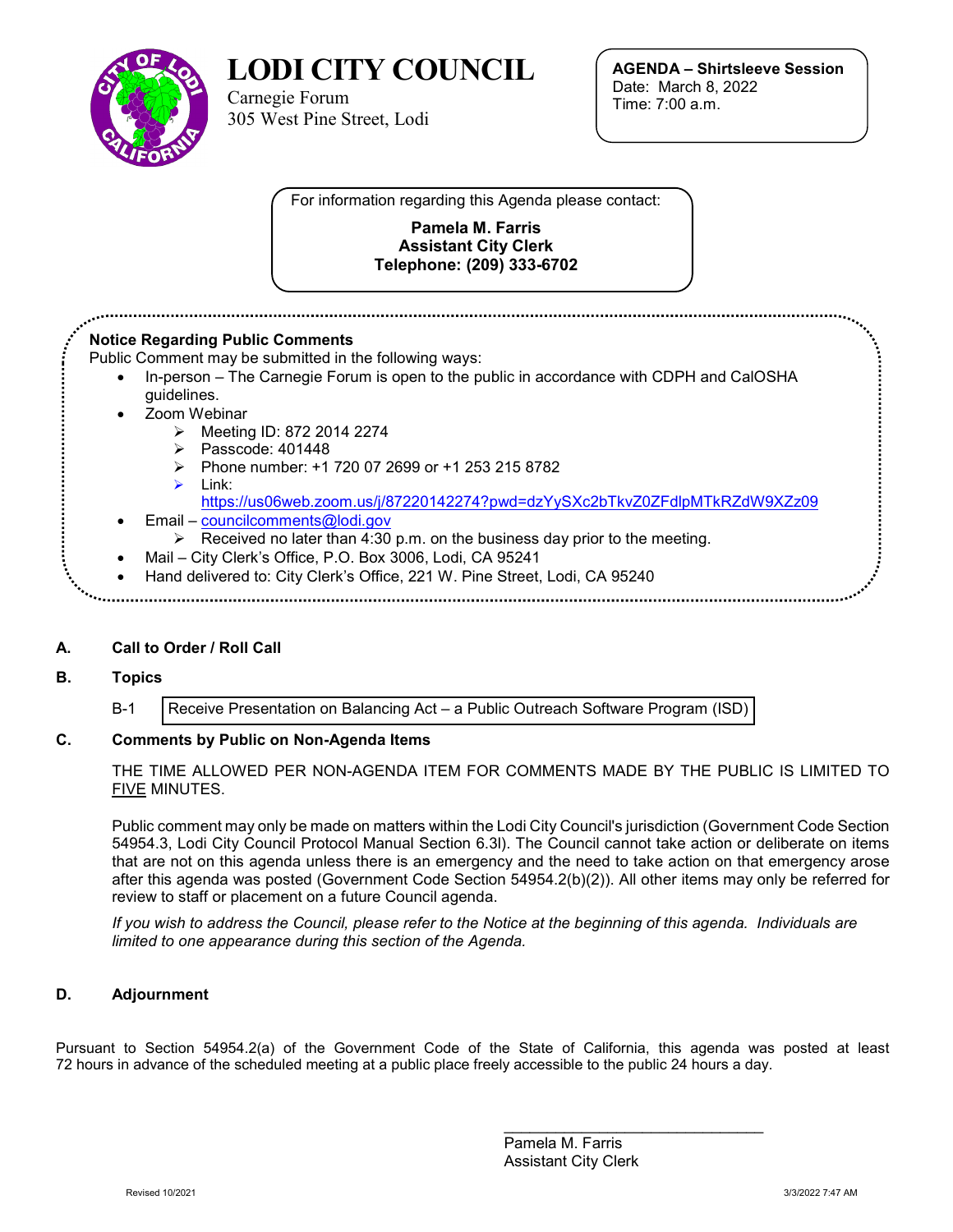*All staff reports or other written documentation relating to each item of business referred to on the agenda are on file in the Office of the City Clerk, located at 221 W. Pine Street, Lodi, and are available for public inspection. Agendas and staff reports are also posted on the City's website at [www.lodi.gov.](http://www.lodi.gov/) If requested, the agenda shall be made available in appropriate alternative formats to persons with a disability, as required by Section 202 of the Americans with Disabilities Act of 1990 (42 U.S.C. Sec. 12132), and the federal rules and regulations adopted in implementation thereof. To make a request for disability-related modification or accommodation contact the City Clerk's Office as soon as possible and at least 72 hours prior to the meeting date. Language interpreter requests must be received at least 72 hours in advance of the meeting to help ensure availability. Contact Pamela M. Farris at (209) 333-6702. Solicitudes de interpretación de idiomas deben ser recibidas por lo menos con 72 horas de anticipación a la reunión para ayudar a asegurar la disponibilidad. Llame a Pamela M. Farris (209) 333-6702.*

*Meetings of the Lodi City Council are telecast on SJTV, Channel 26. The City of Lodi provides live and archived webcasts of regular City Council meetings. The webcasts can be found on the City's website at [www.lodi.gov](http://www.lodi.gov/) by clicking the meeting webcasts link. Members of the public may view and listen to the open session of this teleconference meeting at* [www.facebook.com/CityofLodi/](http://www.facebook.com/CityofLodi/) or [https://us06web.zoom.us/j/87220142274?pwd=dzYySXc2bTkvZ0ZFdlpMTkRZdW9XZz09.](https://us06web.zoom.us/j/87220142274?pwd=dzYySXc2bTkvZ0ZFdlpMTkRZdW9XZz09)